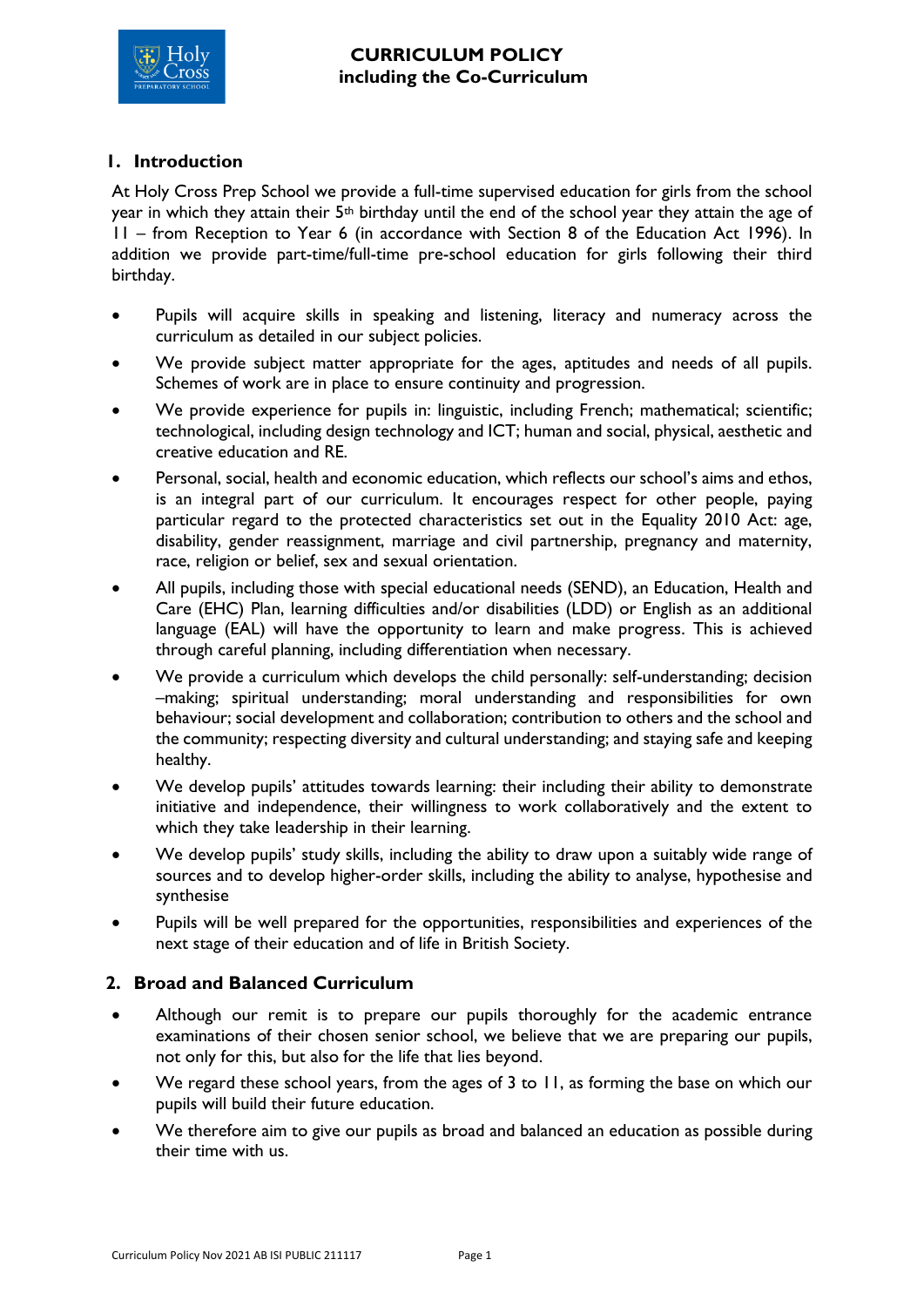

- To this end, we place a strong emphasis on a broad curriculum, with computing, music, PE, art, drama and a modern foreign language all taught by specialist teachers throughout the school.
- The pupils' spiritual, moral, social and cultural development is also given strong emphasis and our mission statement underpins the delivery of the whole curriculum.
- It is a curriculum which upholds the fundamental British values of democracy, the rule of law, individual liberty, and mutual respect and tolerance of those with different faiths and beliefs.

### **3. Pupils' personal development**

- Self-understanding: develop their self-knowledge, self-esteem, self-confidence, selfdiscipline and resilience, including an understanding of how to improve their own learning and performance, so that they are well prepared for the next stage of their lives
- Decision-making: understand that the decisions they make are important determinants of their own success and well-being
- Spiritual understanding: develop spiritual understanding and an appreciation of nonmaterial aspects of life, whether religious, philosophical or other
- Moral understanding and responsibility for own behaviour: distinguish right from wrong, understand and respect systems of rules and laws, and accept responsibility for their own behaviour, including towards others
- Social development and collaboration: are socially aware and so are able to work effectively with others, including to solve problems and achieve common goals
- Contribution to others, the school and the community: fulfil responsibilities and contribute positively to the lives of others within the school, including in boarding, the local community and wider society
- Respecting diversity and cultural understanding: respect and value diversity within society, show respect for and appreciation of their own and other cultures, and demonstrate sensitivity and tolerance to those from different backgrounds and traditions
- Staying safe and keeping healthy: know how to stay safe and understand how to be physically and mentally healthy, particularly in terms of diet, exercise and a balanced lifestyle

#### **4. Delivery of the Curriculum**

Class teachers deliver a core and foundation curriculum. Specialist teachers teach art (excluding Reception pupils), computing, drama, French, music and PE.

Careful and flexible planning between all the staff in contact with the children, based on the children's needs and interests, ensures a wide, varied and effective curriculum is delivered. At Holy Cross, subject specialist teachers work closely with class teachers to provide crosscurricular links.

The school responds to individual pupil's needs, including SEND and EAL pupils.

#### **5. EYFS**

The Early Years Foundation Stage, which underpins the curriculum in Pre-school and Reception classes, is distinct in its identity. The curriculum, by which we mean the learning and development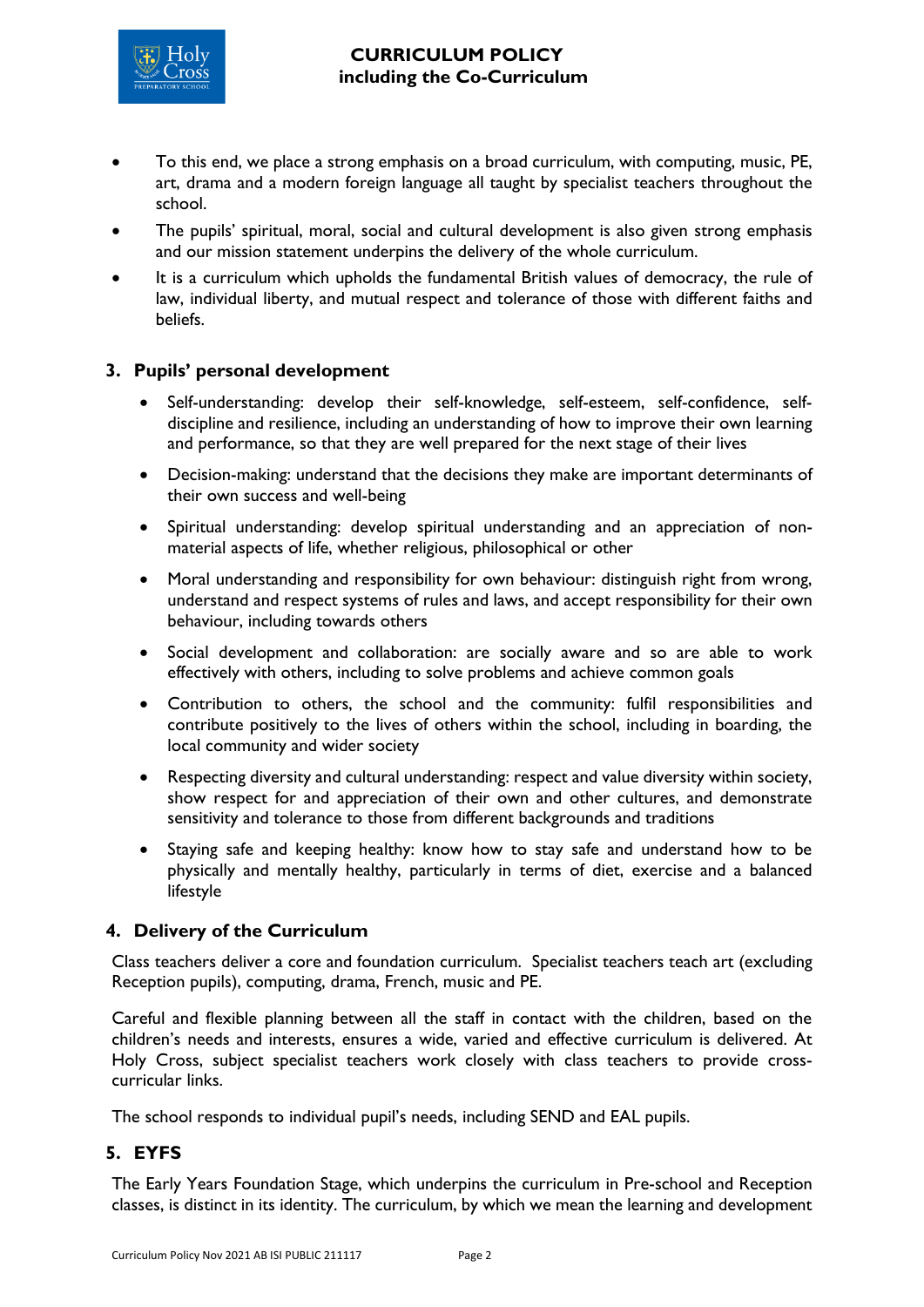

undertaken by every child in this year, is planned in accordance with 'The Early Years Foundation Stage Statutory Framework' although as a quality EYFS provider, the school has been granted exemption from the learning and development requirements. This provides teachers with the authority to amend the teaching and learning appropriate to the needs of the child and their journey through independent education.

Under the guiding theme of Learning and Development there are clear areas of learning:

#### **3 Prime Areas**

- Personal, Social and Emotional Development;
- Communication and Language;
- Physical Development.

### **4 Specific Areas**

- Literacy;
- Maths:
- Understanding the World;
- Expressive Arts and Design.

All areas of learning are of equal importance and depend on each other to provide a rounded approach to child development. The support children receive as they learn is personalised to meet their individual needs and to extend their talents.

(See **[Early Years Foundation Stage Policy](file://///HCNET.AD/HCP/Share_Policies/EYFS%20Policy.pdf)** for further detail)**.**

#### **6. Key Stage 1: Years 1 and 2**

The curriculum in Years 1 and 2 is based on the National Curriculum 2014 and with consideration for the pupil's journey through the independent education sector. Class teachers are responsible for teaching English, maths, science, RE, PSHE Education, humanities and design technology. Subject specialist teachers teach art, computing, drama, French, music and PE.

#### **7. Key Stage 2: Years 3 to 6**

The curriculum is based on the National Curriculum and with consideration for the requirements of the Common Entrance and senior school entrance examinations at 11+.

Class teachers are responsible for teaching English, maths, science, RE, RHE, PSHE Education, geography, history and DT. Specialist teachers continue to play an important role in providing a quality education for all our pupils and teach art, computing, drama, French, music and PE.

#### **8. Remote Education**

In response to the Covid 19 pandemic, remote education plans are in place for pupils who cannot attend school, such as those subject to individual self-isolation requirements or groups of pupils ('bubbles') who are required to isolate following confirmed cases of COVID-19. We have a contingency plan in place to enable teaching to continue during any temporary whole-school closures due to local lockdowns.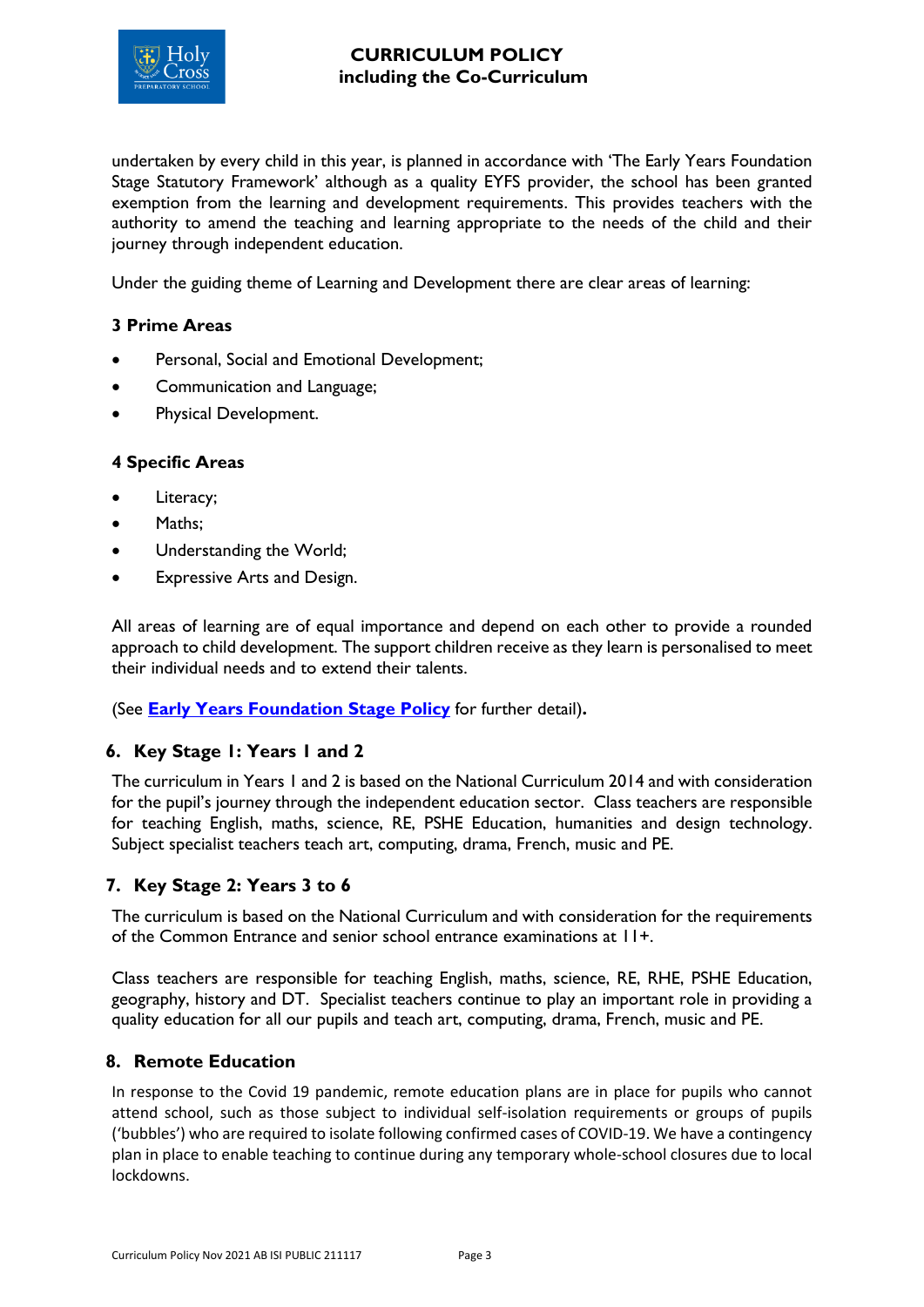

*At Holy Cross Prep the online curriculum will be delivered to pupils by class teachers, teaching assistants and specialists teachers via video conferencing. The curriculum, including specialist lessons, will be taught in line with the in-school class timetable as closely as possible. (Provision updated in line with latest Government guidance to schools)* 

# **9. PSHE Education**

The PSHE Education programme of study is built upon the Mission Statement and the School's Aims. Moral, spiritual, social, health and economic education will be incorporated throughout the programme.

PSHE is the responsibility of all staff who come into contact with the children. The syllabus is delivered through subject teaching, circle time, assemblies, church services, charity / community involvement, outings, class roles and responsibilities and guest speakers. In addition, discrete lessons are provided to cover personal safety, sex education and drugs education.

## **10. Trips and Outings**

All classes go on at least one outing each term to support an area of the curriculum and full use is made of the local facilities of museums, art galleries, theatres, historical sites and sites of scientific interest. Residential trips are organised in Year 4, 5 and 6.

## **11. Planning and Recording**

The school curriculum is recorded in long term, medium term and short term plans. SLT and subject leaders co-ordinate long term plans and agree schemes of work based on the National Curriculum. Teachers create medium term plans to manage curriculum coverage and short term plans to meet the needs of their pupils.

Record-keeping and assessment procedures are defined in the **[Record Keeping](file://///HCNET.AD/HCP/Share_Policies/Record%20Keeping%20Policy.pdf)** and **Assessment, [Recording and Reporting](file://///HCNET.AD/HCP/Share_Policies/Assessment%20Recording%20and%20Reporting%20Policy.pdf) policies.** 

Reports to parents give clear accurate and useful information on their children's attainment and progress.

#### **12. Staff Development**

In-service training is provided in order to update and improve standards of teaching and learning. Training needs are regularly assessed. Initiatives in curriculum development and teaching and learning styles are monitored to ensure teachers are well-equipped to deliver the curriculum effectively.

(Please see our **[Teaching and Learning Policy](file://///HCNET.AD/HCP/Share_Policies/Teaching%20and%20Learning%20Policy.pdf)** and **individual subject policies** for more details).